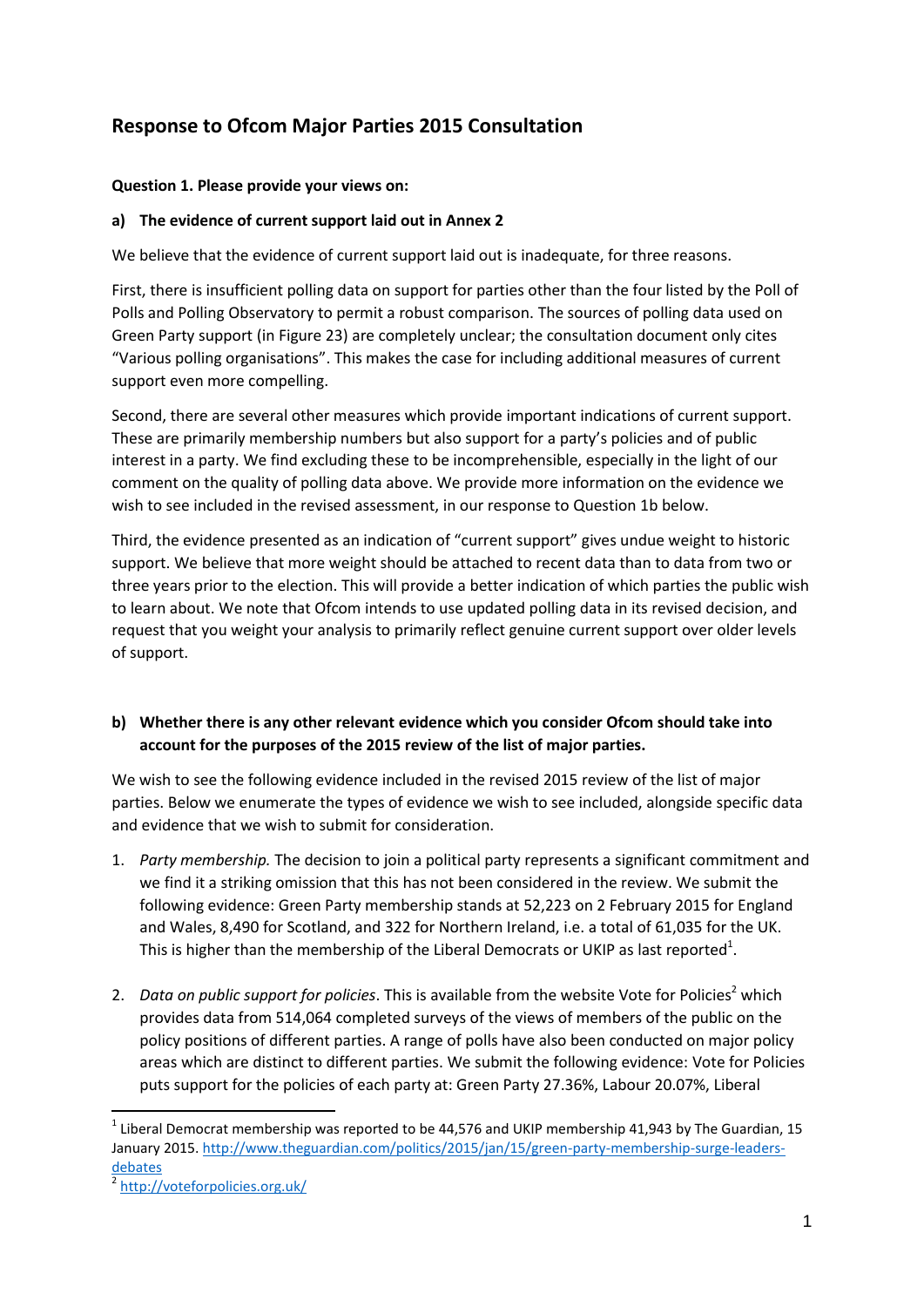Democrats 16.74%, Conservatives 14.04%, UKIP 11.91%, BNP 9.98%<sup>3</sup>. YouGov has polled levels of support for three core Green Party policies which are distinct from those of other parties and results show that: 66% support bringing the railway back into public hands<sup>4</sup>, 66% support the building of more social housing<sup>5</sup>, and 64% of respondents support a mandatory living wage<sup>6</sup>.

- 3. *Data on the level of interest among the public in a party receiving public exposure*. The high level of support among the general public for the inclusion of the Green Party in the TV leaders' debates reflects a high level of interest in greater exposure to our policies and candidates. As the award of 'major party' status has statutory implications for the opportunities for media exposure (though not necessarily for the composition of debates), we believe that Ofcom should be responsive to the expression of public opinion as to which parties they wish to hear more about. We submit the following evidence: Over 79% of the public believe the Green Party leader should be invited to participate in TV debates according to an ICM poll<sup>7</sup> and over 280,000 people have signed a petition to this end<sup>8</sup>.
- 4. We also submit the following up to date polling data and request its inclusion in the updated decision:
	- The Ashcroft National Poll: Green Party at  $11\%^9$
	- Guardian/ICM: Green Party at  $9\%$ .<sup>10</sup>
	- YouGov: Green Party at 8% (ahead of the Liberal Democrats who are on 7%) and in tied second place at 22% among 18-24 year olds. $^{11}$

<sup>1</sup> 3 <http://voteforpolicies.org.uk/> [data accessed on 22 January 2015]

<sup>4</sup> <https://yougov.co.uk/news/2013/11/04/nationalise-energy-and-rail-companies-say-public/>

<sup>5</sup> <https://yougov.co.uk/news/2014/04/10/londoners-blame-rich-foreigners-housing-boom/>

<sup>6</sup> <https://yougov.co.uk/news/2013/10/23/londoners-living-wage-legally-required/>

<sup>7</sup> <http://www.icmunlimited.com/data/media/pdf/OmGreens-ITV%20debate.pdf>

<sup>&</sup>lt;sup>8</sup> [https://www.change.org/p/bbc-itv-channel-4-sky-include-the-green-party-in-the-tv-leaders-debates-ahead](https://www.change.org/p/bbc-itv-channel-4-sky-include-the-green-party-in-the-tv-leaders-debates-ahead-of-the-2015-general-election)[of-the-2015-general-election](https://www.change.org/p/bbc-itv-channel-4-sky-include-the-green-party-in-the-tv-leaders-debates-ahead-of-the-2015-general-election)<br><sup>9</sup> The Ashereft National Poll

The Ashcroft National Poll, January 2015 [http://lordashcroftpolls.com/2015/01/ashcroft-national-poll-con-](http://lordashcroftpolls.com/2015/01/ashcroft-national-poll-con-29-lab-28-lib-dem-9-ukip-15-green-11/)[29-lab-28-lib-dem-9-ukip-15-green-11/](http://lordashcroftpolls.com/2015/01/ashcroft-national-poll-con-29-lab-28-lib-dem-9-ukip-15-green-11/)

<sup>&</sup>lt;sup>10</sup> Guardian/ICM poll, January 2015 [http://www.theguardian.com/politics/2015/jan/20/poll-labour-lead-fall](http://www.theguardian.com/politics/2015/jan/20/poll-labour-lead-fall-green-conservative-lib-dem-ukip)[green-conservative-lib-dem-ukip](http://www.theguardian.com/politics/2015/jan/20/poll-labour-lead-fall-green-conservative-lib-dem-ukip)

 $\frac{11}{11}$  YouGov/The Sun, January 201[5 http://cdn.yougov.com/cumulus\\_uploads/document/6s0ppk6ajx/YG-](http://cdn.yougov.com/cumulus_uploads/document/6s0ppk6ajx/YG-Archive-Pol-Sun-results-190115.pdf)[Archive-Pol-Sun-results-190115.pdf](http://cdn.yougov.com/cumulus_uploads/document/6s0ppk6ajx/YG-Archive-Pol-Sun-results-190115.pdf)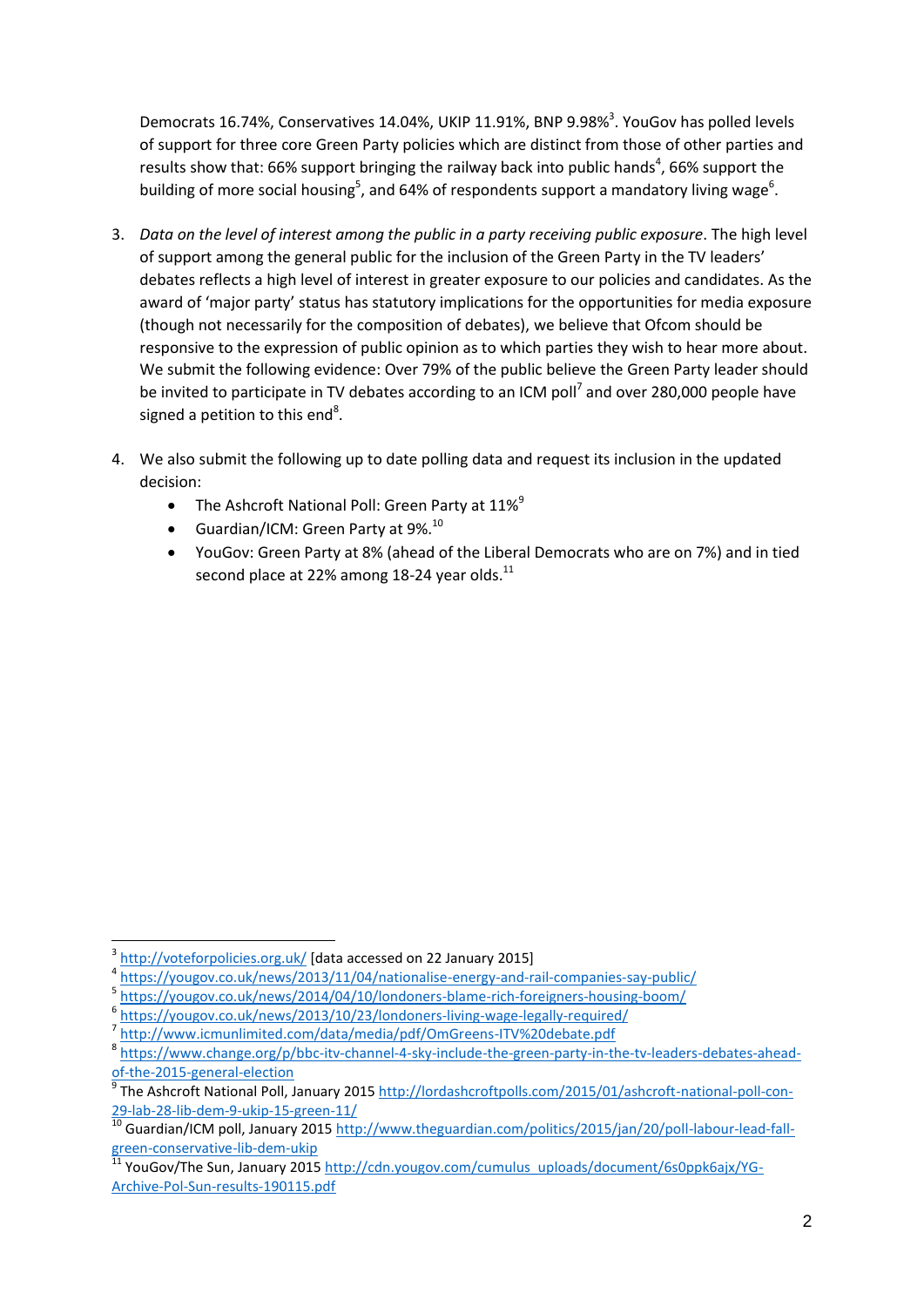#### **Question 2. Do you agree with our assessment in relation to each of:**

#### **a) The traditional major parties**

No comment. We accept the assessment that these parties merit major party status.

### **b) Traditional Unionist Voice in Northern Ireland**

No comment.

**.** 

## **c) The Green Party (including the Scottish Green Party)**

We believe that the assessment that the Green Party should not be awarded major party status is incorrect, given the fact that major party status has been awarded to UKIP. Our reasons are as follows:

First, the Green Party's current support is much higher than the consultation document suggests. Recent polls show much higher figures than those cited in the consultation document, and we believe that additional evidence should have been considered in the assessment of current support, with more weight given to more recent evidence, as explained in our response to Question 1. Specifically we submit that:

- The Green Party of England and Wales is the fourth largest party in terms of membership, above UKIP and the Liberal Democrats.
- The Green Party is polling at up to  $11\%^{12}$  (far above the maximum reported in the consultation document, which was listed as 5.9%) and at 22% (joint second place with the Conservatives) among young people aged  $18-14^{13}$ .
- Our level of support has shown consistent growth from 2.1% in January 2013 (according to data presented in Annex 2 of the consultation document), to 9% and 11% in the most recently reported polls. The observations presented to explain UKIP's classification as a major party (Paragraph 2.18) include that "The level of support for UKIP in the opinion poll data… has been steadily growing for a number of years in the period since the 2010 General Election". We submit that the same is true of the Green Party.
- Green Party policies are more popular than those of any other party according to Vote for Policies.

Second, we believe that the Green Party's electoral performance since 2014 provides sufficient evidence of major party status, given that this UKIP is deemed to have demonstrated sufficient electoral support. We submit that:

- The Green Party won one seat in the 2010 General Election and UKIP won none. The Green Party has been active in Parliament for over four years, while UKIP have had a Parliamentary presence for only two months having won its first seat in a by-election in November 2014.
- The Green Party won its Parliamentary seat in a General Election with a candidate campaigning on a Green Party platform. UKIP won its two seats in by-elections when already popular MPs defected to the party, so these victories are as likely to reflect confidence in these individuals as an endorsement of the UKIP platform. This is noted in paragraph 2.18 of the consultation document but insufficient weight appears to have been given to this fact.

<sup>&</sup>lt;sup>12</sup> The Ashcroft National Poll, 19 January 2015 [http://lordashcroftpolls.com/2015/01/ashcroft-national-poll](http://lordashcroftpolls.com/2015/01/ashcroft-national-poll-con-29-lab-28-lib-dem-9-ukip-15-green-11/)[con-29-lab-28-lib-dem-9-ukip-15-green-11/](http://lordashcroftpolls.com/2015/01/ashcroft-national-poll-con-29-lab-28-lib-dem-9-ukip-15-green-11/)

<sup>13</sup> [http://cdn.yougov.com/cumulus\\_uploads/document/6s0ppk6ajx/YG-Archive-Pol-Sun-results-190115.pdf](http://cdn.yougov.com/cumulus_uploads/document/6s0ppk6ajx/YG-Archive-Pol-Sun-results-190115.pdf)